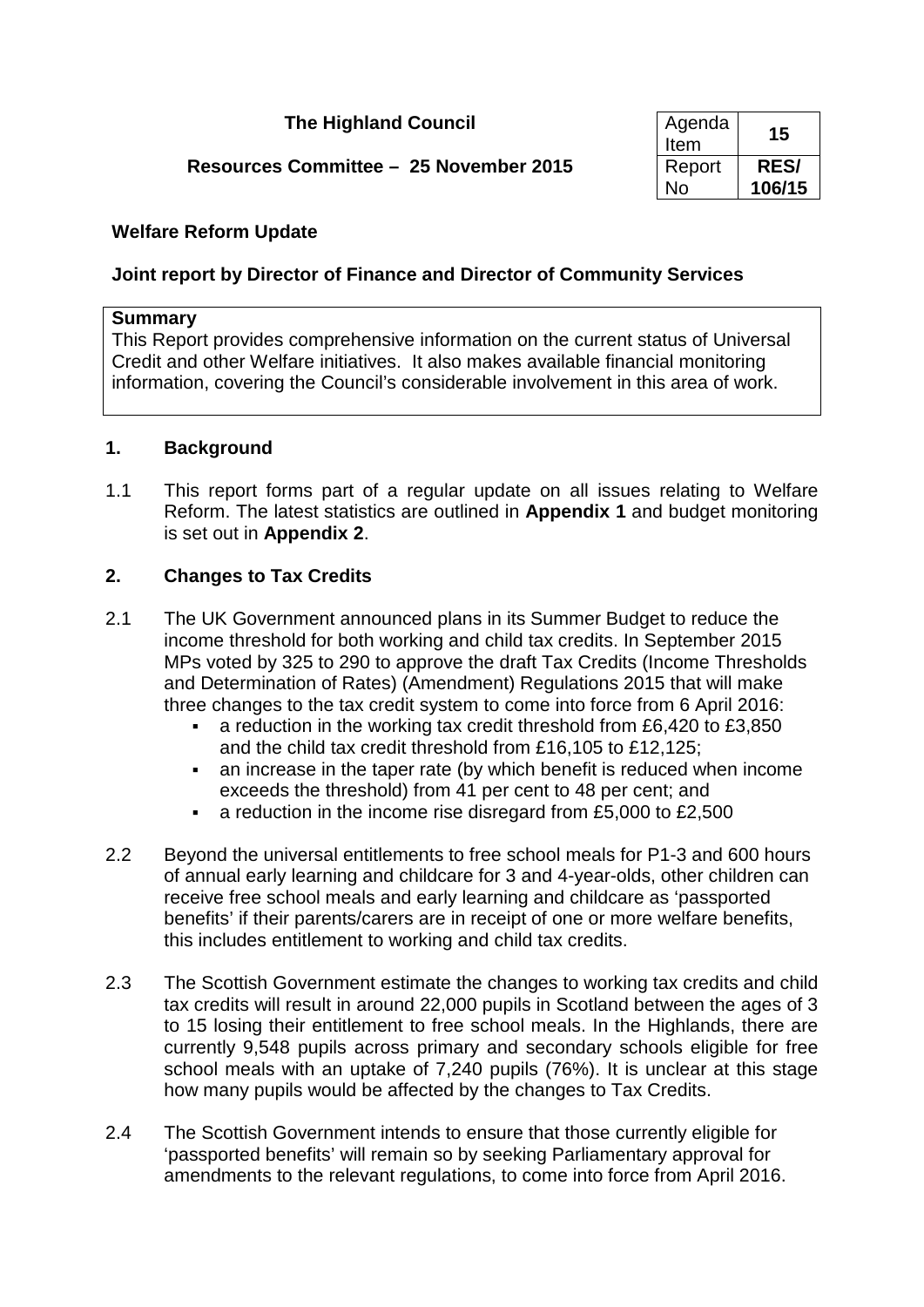- 2.5 On Monday 26 October 2015, The House of Lords voted to delay its consideration of regulations introducing tax credit cuts until the Government provide a transitional protection scheme and respond to the Institute for Fiscal Studies (IFS) impact analysis of the cuts.
- 2.6 Following debate peers voted by 310 to 99 against a motion declining to approve the regulations.
- 2.7 However, peers went on to vote by 307 to 277 in favour of an amendment to the motion to approve, delaying consideration of regulations until the Government lays a report before the House, detailing their response to the analysis of the draft regulations by the Institute for Fiscal Studies (IFS), and considering possible mitigating action.
- 2.8 Peers also voted by 289 to 272 in favour of an amendment to the motion to approve delaying consideration of the regulations until the Government, (1) following consultation, have reported to Parliament a scheme for full transitional protection for a minimum of three years for all low-income families and individuals currently receiving tax credits before 5 April 2016; such transitional protection to be renewable after three years with parliamentary approval, and (2) have laid a report before the House, detailing their response to the analysis of the draft Regulations by the IFS, and considering possible mitigating action.
- 2.9 The Chancellor of Exchequer has confirmed he will continue to reform tax credits and set out transitional measures in the Autumn Statement on 25 November 2015.

## **3. The Scotland Bill**

- 3.1 On 2 November 2015 the UK Government laid amendments designed to strengthen the Scotland Bill 2015. The new amendments will be debated in the House of Commons on 9 November 2015.
- 3.2 The amendments proposed to the Scotland Bill include:
	- Making it clear that the UK Government has no veto on welfare changes introduced in the Scottish Parliament;
	- An amendment to strengthen the permanence of the Scottish Parliament; will include a provision that the Scottish Parliament or government will not be abolished without the agreement of the Scottish people through referenda;
	- Further flexibility to the Scottish Parliament on benefits in relation to carers by removing the definition of a relevant carer to give flexibility in designing new benefits for carers;
	- Enable the Scottish Parliament to legislate to provide for forms of nonfinancial assistance with a view to reducing maternity expenses, funeral expenses or expenses for heating in cold weather;
	- There will no longer be a cap on the amount of discretionary financial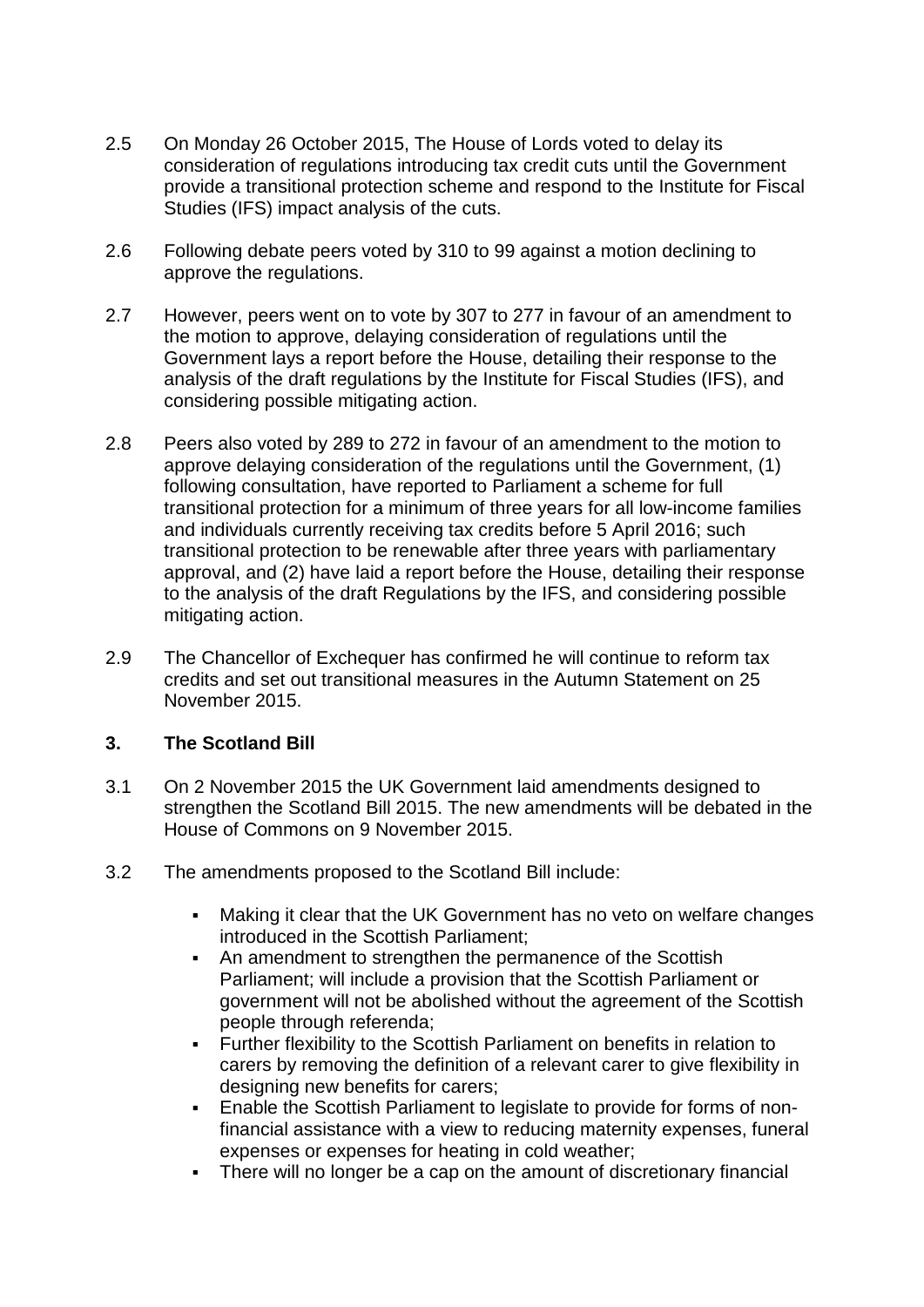assistance an individual who is in receipt of a reserved benefit can receive to assist with rental costs;

- Universal Credit will remain a reserved benefit to be administered and delivered by the Department for Work and Pensions, and Scottish ministers to make decisions about varying the housing costs within Universal Credit for claimants who rent their homes, as well as deciding when to pay those housing costs direct to landlords.
- 3.3 The Smith Commission Agreement was agreed by the 5 main parties in Scotland. The new devolution package will give the Scottish Parliament control of around £11bn of income tax revenues and responsibility over welfare benefits worth approximately £2.7bn. The Secretary of State announced in October 2015 that the Scottish Parliament should take full control of their new powers from 2017.

### **4. Universal Credit**

4.1 In the published official Universal Credit statistics for September 2015, The Highland Council area has had approximately 1,821 claimants who have completed the Universal Credit claim process and accepted their Claimant Commitment. In the Highland Council area 1,241 claimants are still claiming Universal Credit of which approximately 432 are in some form of employment.

### **Universal Credit and Council Tenants**

- 4.2 At the 30 September 2015, the number of known current tenants in receipt of Universal Credit has risen to 173. This represents 1.25% of the Council's housing stock.
- 4.3 Of these cases, 156 households (90%) are in arrears with their rent. The Council requests Alternative Payment Arrangements (APA's) from the DWP in respect of all vulnerable tenants and those who have reached the two month arrears trigger point for a direct payment. During September 2015, the Council received 80 direct payments on behalf of Universal Credit claimants.
- 4.4 As previously reported the number of cases affected and the impact on rent arrears is difficult to quantify. This is due in the main to the movement of individual tenants on and off Universal Credit, and lack of data relating to the flow of Universal Credit claims.
- 4.5 Currently, the average rent arrear of a mainstream household in receipt of Universal Credit is £710.27 this is around 2.3 times higher than the average rent arrear of £315.76 per household for all other secure tenancies.
- 4.6 The table below details the breakdown of Universal Credit cases and arrears values by accommodation type.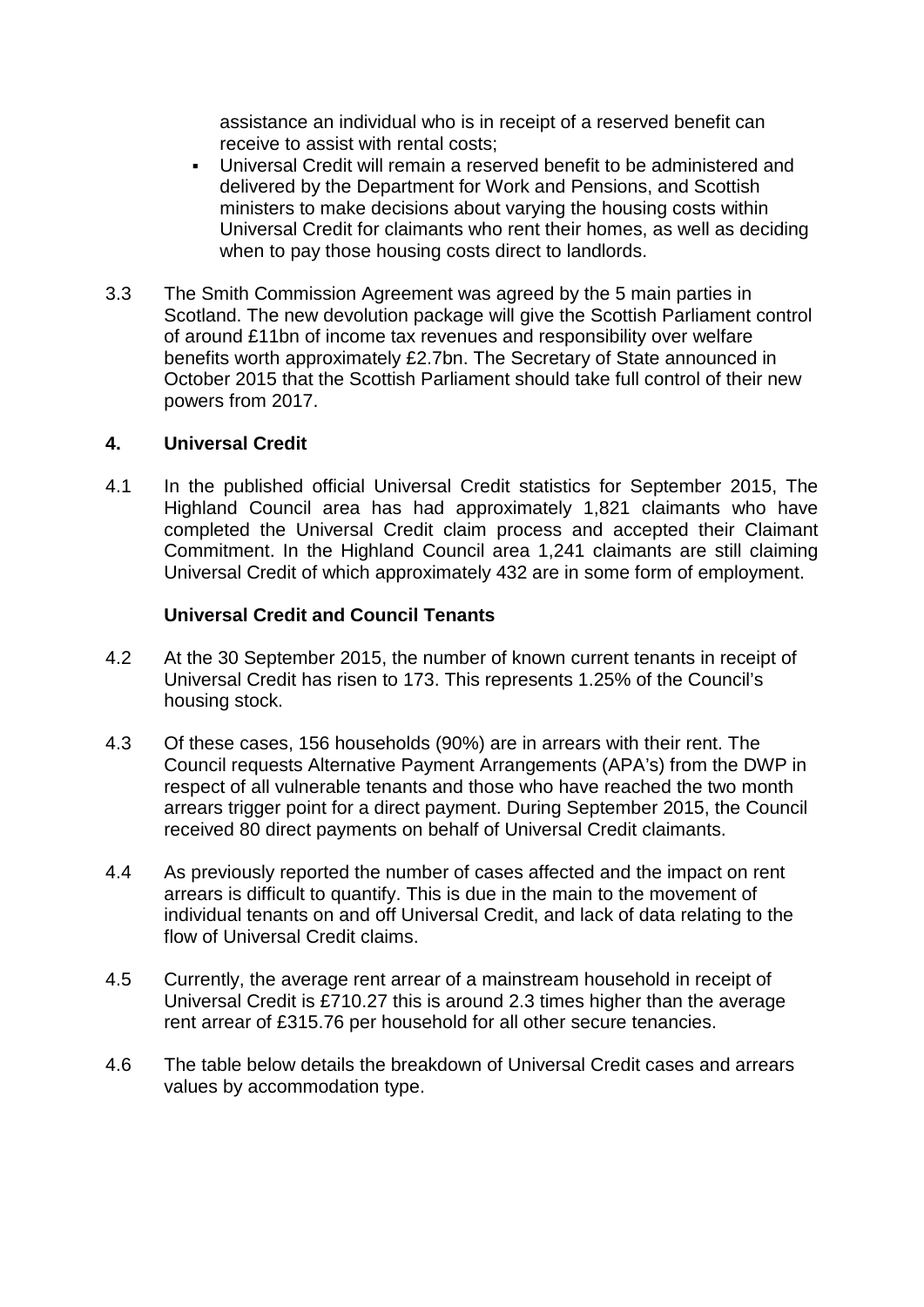| <b>Impact on Housing Rent Arrears (Live cases)</b>                        |                                 |                                         |                                          |                                   |                                             |  |  |
|---------------------------------------------------------------------------|---------------------------------|-----------------------------------------|------------------------------------------|-----------------------------------|---------------------------------------------|--|--|
| 30 Sep 2015                                                               | <b>Number</b><br>of UC<br>cases | <b>Number</b><br>of cases<br>in arrears | Percentage<br>of cases in<br>arrears (%) | <b>Cumulative</b><br>rent arrears | Average<br>rent arrears<br>per<br>household |  |  |
| <b>All Highland</b><br>Council<br><b>Universal</b><br><b>Credit Cases</b> | 173                             | 156                                     | 90%                                      | £113,871                          | £729.95                                     |  |  |
| <b>Mainstream</b><br><b>Tenancies</b>                                     | 166                             | 150                                     | 90%                                      | £106,540                          | £710.27                                     |  |  |
| Temporary<br>Accommodation                                                | 7                               | 5                                       | 71%                                      | £7,169                            | £1433.98                                    |  |  |
|                                                                           |                                 |                                         |                                          |                                   |                                             |  |  |
| <b>All Secure</b><br>Tenancies                                            |                                 | 4835                                    |                                          | £1.526m                           | £315.76                                     |  |  |

### **Universal Credit – Temporary Accommodation**

- 4.7 The impact of Universal Credit on tenants in temporary accommodation continues to be a concern. Under Universal Credit Regulations, the amount of housing costs payable to tenants in temporary accommodation is subject to the appropriate local housing allowance rate.
- 4.8 The Chancellor announced in the UK Government's Summer Budget that local housing allowance rates would be frozen for four years from April 2016. This means that some tenants, particularly those under 35 will be subject to the maximum rate for 2015/16 of £59.04 ('Shared Room Rate') towards their housing costs per week for the next four years. This is a particular concern to us as analysis of those staying in temporary accommodation in June 2015 showed 59% were under 35.
- 4.9 An examination of the impacts of affordability in the Council's different types of temporary accommodation has established that the most affordable temporary accommodation is that which is owned by the council.
- 4.10 Due to the concerns around affordability and to mitigate the impacts of welfare reform, it was agreed by the Community Services Committee in August 2015 to review the Council's approach to the provision of temporary accommodation. Community Services intends to review the Council's current model of provision, where the majority of homeless accommodation is sourced from the private sector, to a future model where the majority of homeless accommodation will be provided from within the Council's stock with specialist supported accommodation, which is exempt from Universal Credit, sourced as and when required.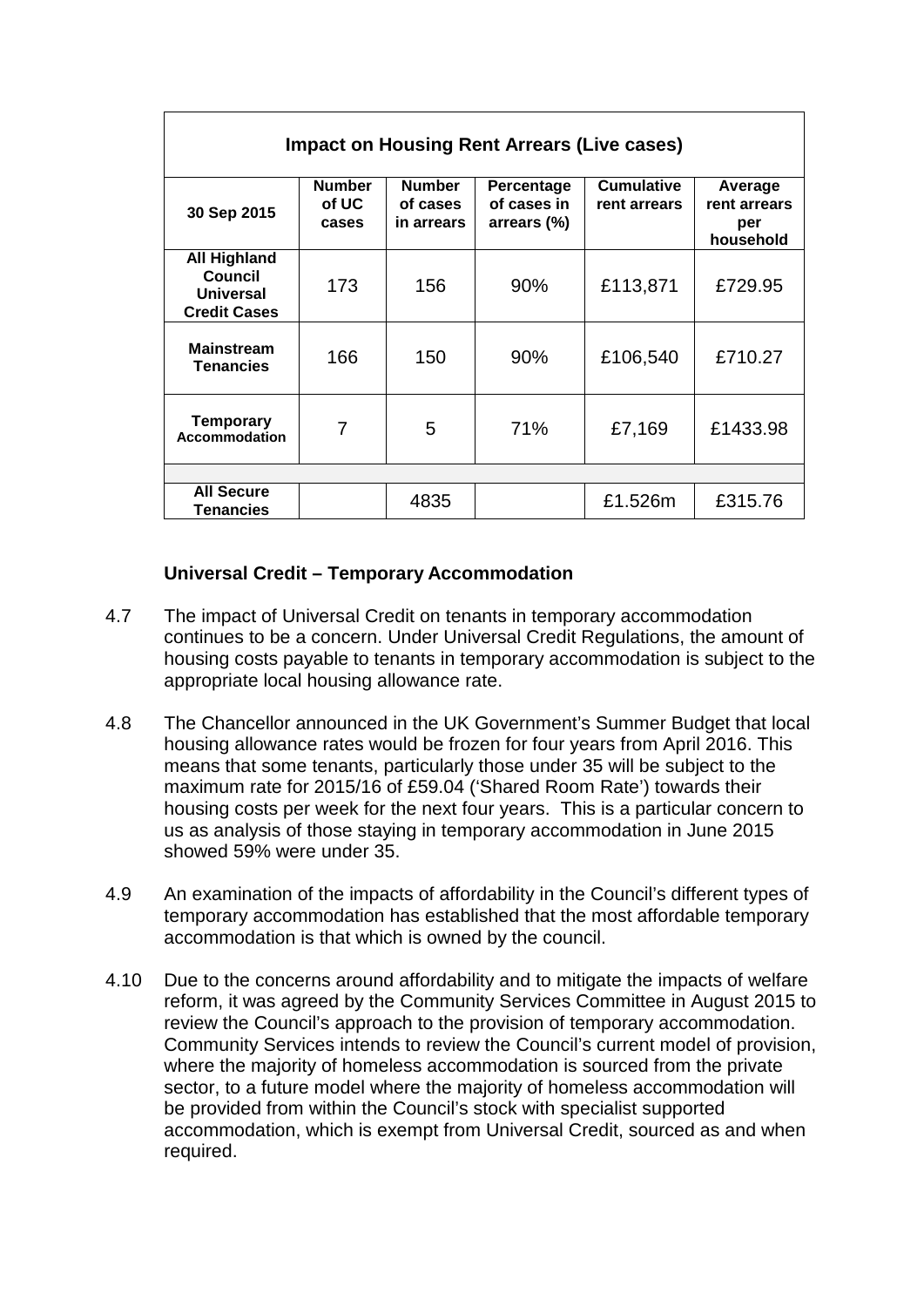- 4.11 In order to mitigate the impact of Universal Credit for tenants residing in temporary accommodation, the Council will:
	- Explore the most appropriate temporary accommodation options available for each tenant.
	- Prioritise moving tenants to more affordable accommodation as soon as possible, where it has been identified that tenants are unable to afford their accommodation due to the local housing allowance rates.
- 4.12 The impacts of Universal Credit on former tenants in temporary accommodation are significant. Up to the 30 September 2015, 25 tenants who were in receipt of Universal Credit have vacated their temporary accommodation.
- 4.13 The table below details the impact on rent arrears for these cases.

| 30 Sep 2015                                                   | <b>Number</b><br>οf<br>cases | Number of<br>cases in<br>arrears | Percentage<br>of cases in<br>arrears (%) | <b>Cumulative</b><br>rent arrears | Average<br>rent arrears<br>per<br>household |
|---------------------------------------------------------------|------------------------------|----------------------------------|------------------------------------------|-----------------------------------|---------------------------------------------|
| <b>Former Tenants</b><br>of Temporary<br><b>Accommodation</b> | 25                           | 20                               | 80%                                      | £30,393                           | £1,544                                      |

- 4.14 These former tenant debts are being pursued through the standard debt recovery procedure as outlined in the Former Tenant Arrears Policy.
- 4.15 Council officers and Citizens Advice Bureaux continue to provide advice and support on a case by case basis to affected households.

## **Universal Credit Partnership Engagement**

- 4.16 On the 9th September 2015, a joint workshop was held with representatives from the Council, DWP, other social landlords and the voluntary sector. The workshop focused on the importance of early intervention in the Universal Credit customer journey.
- 4.17 The emphasis of the day was to ensure that support is provided to vulnerable claimants in relation to their engagement with services, personal budgeting and helping them to understand and meet the requirements of their claimant commitment whilst claiming benefits.
- 4.18 The key messages from this event were:
	- The current UC data sharing difficulties and improving communication between key stakeholders
	- Ensuring prompt referrals and interventions for vulnerable clients
	- Awareness raising of available support services to stakeholders and the public
	- Sharing of innovative ideas and sharing good practice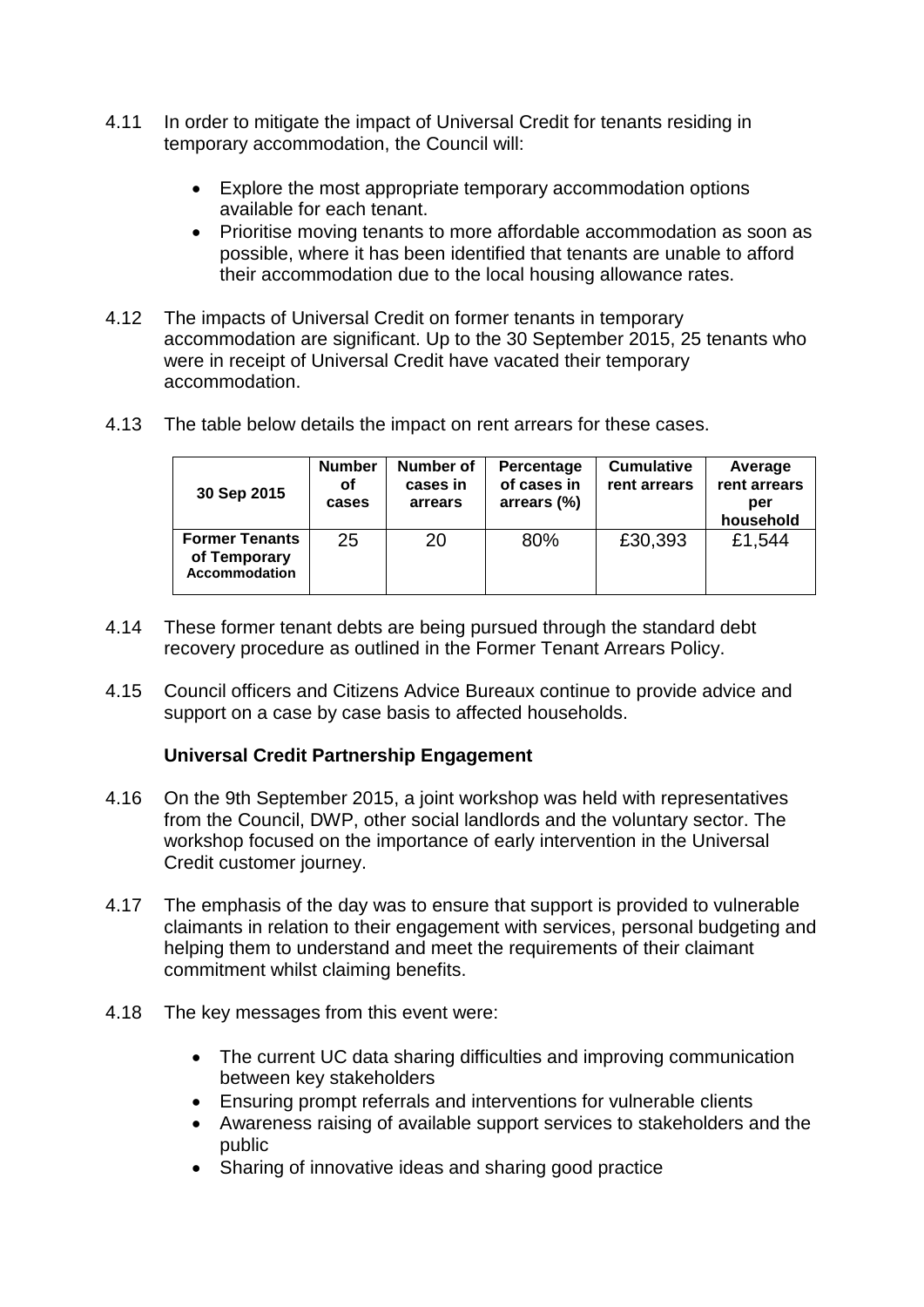4.19 A group represented by the Council, DWP and Social Landlords has been set up to take forward the key issues from the workshop.

## **5. Foodbanks**

- 5.1 A new report by the Child Poverty Action Group (CPAG) in Scotland, in association with the Trussell Trust and Oxfam Scotland, highlights that gaps in the social security safety net are the key reasons why people in Scotland are turning to food banks.
- 5.2 The report builds upon UK-wide research which found that for between half and two thirds of food bank users interviewed, the immediate trigger for food bank use was linked to problems with benefits (including waiting for benefits to be paid, sanctions, problems with Employment Support Allowance) or missing tax credits.
- 5.3 The Scottish report tells the stories of six families who accessed food banks in central Scotland. It uses their experiences to highlight opportunities for the Scottish Government and local authorities to protect children at risk of the income crises at the heart of food bank use.
- 5.4 The report makes a series of recommendations for Scottish policy makers, which include:
	- Investing in local income maximisation, benefits and debt advice;
	- Ensuring that affordable, reliable transport is available locally;
	- Removing financial barriers to local services such as schools and health services;
	- Facilitating access to emergency financial support like crisis grants;
	- Using future social security powers to be devolved to Scotland to boost family income;
	- Using public purchasing power and wider influence to improve the practice of employers.
- 5.5 Local figures show that, in the first 8 months (Jan-Aug) of 2015, 3,652 people, including 1,097 children have been provided with three day's emergency food by Trussell Trust food banks in the Highlands. The number of people referred during the 12 month period in 2013 was 4,056 (inc 1,103 children) and in 2014 was 5,254 (inc 1,340 children); an increase of 30% in demand.
- 5.6 The Scottish Welfare Fund, administered by the Council, also provides assistance to applicants for food when awarding Crisis Grants and Community Care Grants. Since the implementation of the fund on 1<sup>st</sup> April 2013, £335,860 has been award specifically for food:
	- $\bullet$  01/04/2013 31/12/2013: £47,156
	- $\bullet$  01/01/2014 31/12/2014: £174,202
	- $\bullet$  01/01/2015 30/09/2015: £114,502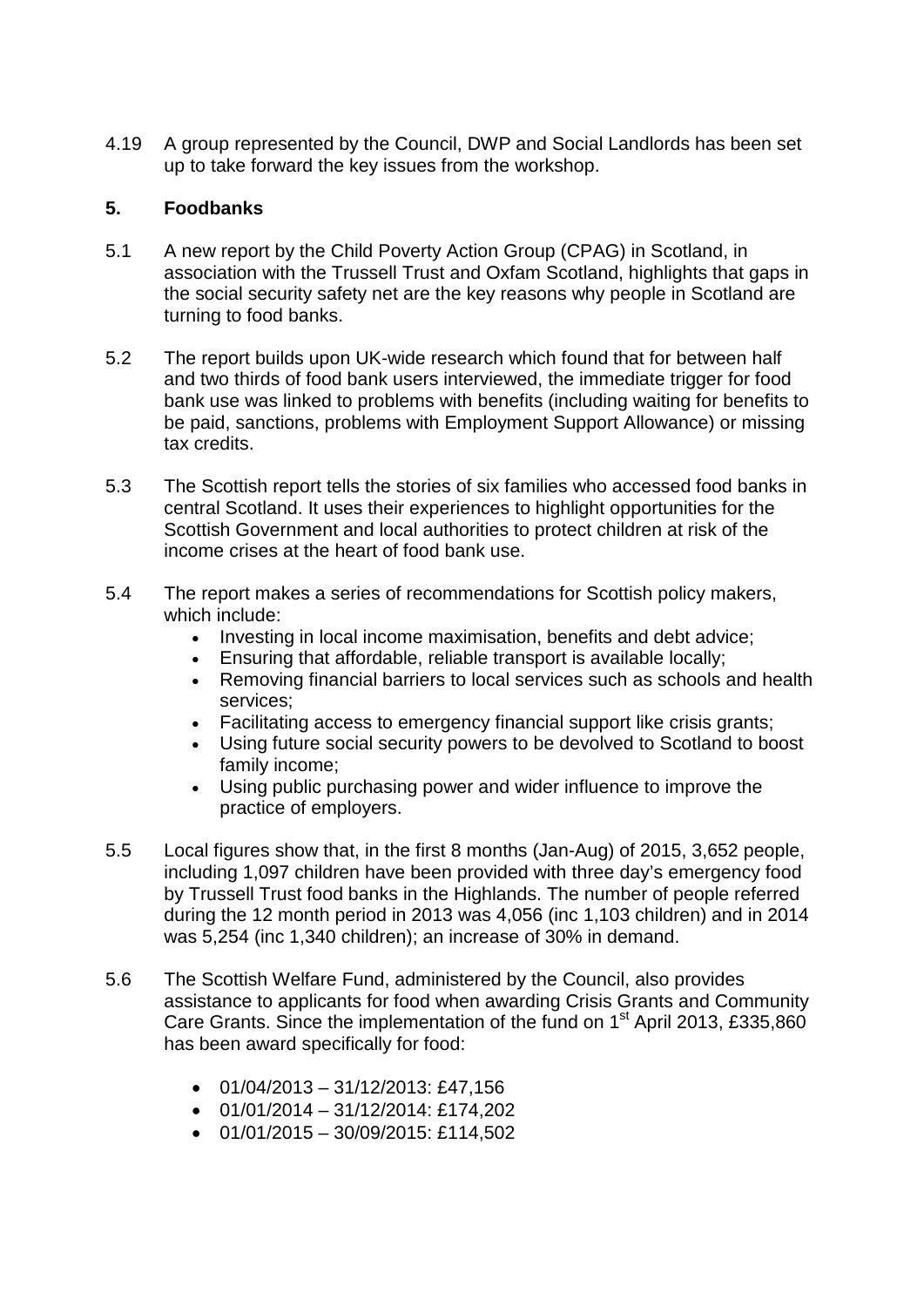### **6. Benefit Sanctions**

- 6.1 During October 2015 the UK Government responded to the Work and Pensions Committee's report *Benefit Sanctions Beyond the Oakley Review.*
- 6.2 In their response, the Government outlined a series of policy changes to the current sanctions system which includes:
	- trialling early next year a system whereby claimants are given a warning of the intention to sanction and a 14 day period to provide evidence of good reason before the decision to sanction is made. During this time, claimants will have another opportunity to provide further evidence to explain their non-compliance. The DWP will then review this information before deciding whether a sanction remains appropriate;
	- reintroducing automated Job Seekers Allowance (JSA) sanction notifications on the basis recent analysis showed notifications were only being sent in around 93 per cent of cases;
	- issuing new guidance to Jobcentre Plus staff to improve awareness of vulnerability and how conditionality can be varied; and
	- accepting in principle the need to make hardship payments available from day one of a sanction, removing the necessity of a separate application process for hardship payments for vulnerable claimants and those with dependent children, and extending the definition of groups considered 'at risk' for hardship purposes to include those with mental health conditions and those that are homeless.
- 6.3 The Council's own analysis of the published DWP official statistics on the number of sanctions applied in the period April 2014 to March 2015 found a total of 922 decisions to apply a JSA sanction in the 6 Jobcentres in The Highland Council area. It also highlights between 0% - 10.10% of JSA claimants had been sanctioned in a Jobcentre on any given month.
- 6.4 Appendix 3 to this report provides a full analysis of sanctions in the Highland Council area.

## **7. The Bankruptcy and Debt Advice (Scotland) Act**

- 7.1 The Bankruptcy and Debt Advice (Scotland) Act came into force on 1st April 2015. This Act introduced a suite of measures, including the Minimal Asset Process, which offers debt relief quickly and at less than half the cost of an application for bankruptcy under the previous equivalent scheme for those on low incomes i.e. £90 instead of £200 fee. This Act is the latest element in the Scottish Government's vision of a Financial Health Service for Scotland, which commenced with the launch of the Scotland's Financial Health Service web portal in December 2014.
- 7.2 The Bankruptcy and Debt Advice (Scotland) Act introduces mandatory money advice for people seeking access to statutory debt relief instruments such as sequestration to ensure debtors are matched with the solution that best fits their needs and circumstances. The Act also introduces the Common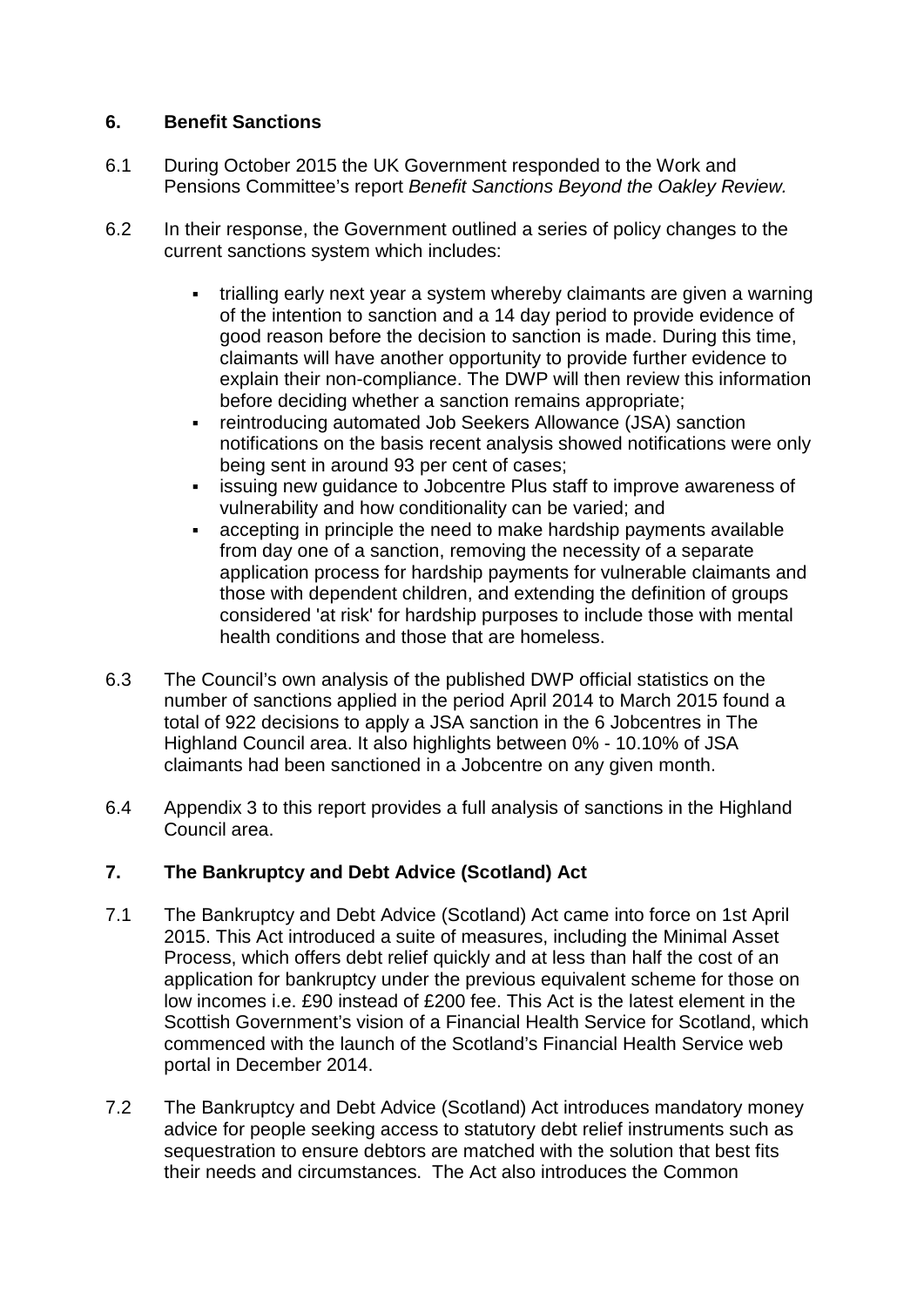Financial Tool for money advisers and The Highland Council's Money Advice Senior was a member of the Accountant in Bankruptcy's working group to support development of this tool.

- 7.3 The Common Financial Tool is aimed at ensuring a fair assessment of client's financial circumstances with a view to the equitable treatment of debtors and creditors. Two new IT systems (bankruptcy and the Common Financial Tool) have been developed by the Accountant in Bankruptcy and it is expected that the vast majority of bankruptcy applications will be made online.
- 7.4 Whilst these developments are to be welcomed, this does mean that all those seeking any statutory debt solution such as bankruptcy or a Debt Arrangement Scheme (DAS) now do have to seek advice from an approved adviser (such as The Highland Council or Citizens Advice Bureaux) or they will have to pay an additional fee to a fee-charging debt advice provider.
- 7.5 The need to obtain advice should ensure the client enters the debt solution which is best for them; however this does have an impact on money advice resources, not least because many clients who seek help from advice providers in the Highlands struggle to provide all the paperwork required to meet the more stringent requirements of the new Act.

### **8. Tackling funeral poverty**

- 8.1 The Scottish Government has commissioned a new report to look at ways of relieving the financial burden and debt that bereaved relatives and friends face when organising a funeral.
- 8.2 In October 2015, figures released in Royal London's National Funeral Cost Index found that funeral costs averaged at £3,481 compared to £1,815 in 2005 which is a 92 per cent increase in Scotland. Last year Citizens Advice Scotland reported a 35 per cent increase in the number of clients faced with funeral debt. Rising costs are due to pressures on burial space, changes to regulation and rising charges. Costs are expected to continue to rise in the coming years.
- 8.3 Social Justice Secretary Alex Neil has asked the chair of the Scottish Working Group on Funeral Poverty, John Birrell, working with Citizens Advice Scotland, to come up with a series of recommendations to address the rising costs of funerals.
- 8.4 Mr Neil said: *"As a result of the Smith Commission, we will have powers over funeral payments, but it's clear that this is just only one part of the challenge of tackling funeral poverty. John Birrell's report will look at how the Scottish Government can take a more coordinated approach which will help bereaved families on low incomes organise a respectful funeral without taking on unsustainable debt."*
- 8.5 Funeral Payments for people on low incomes are made by the Department for Work and Pensions and are currently reserved. The Smith Commission recommended that the Regulated Social Fund, including funeral payments,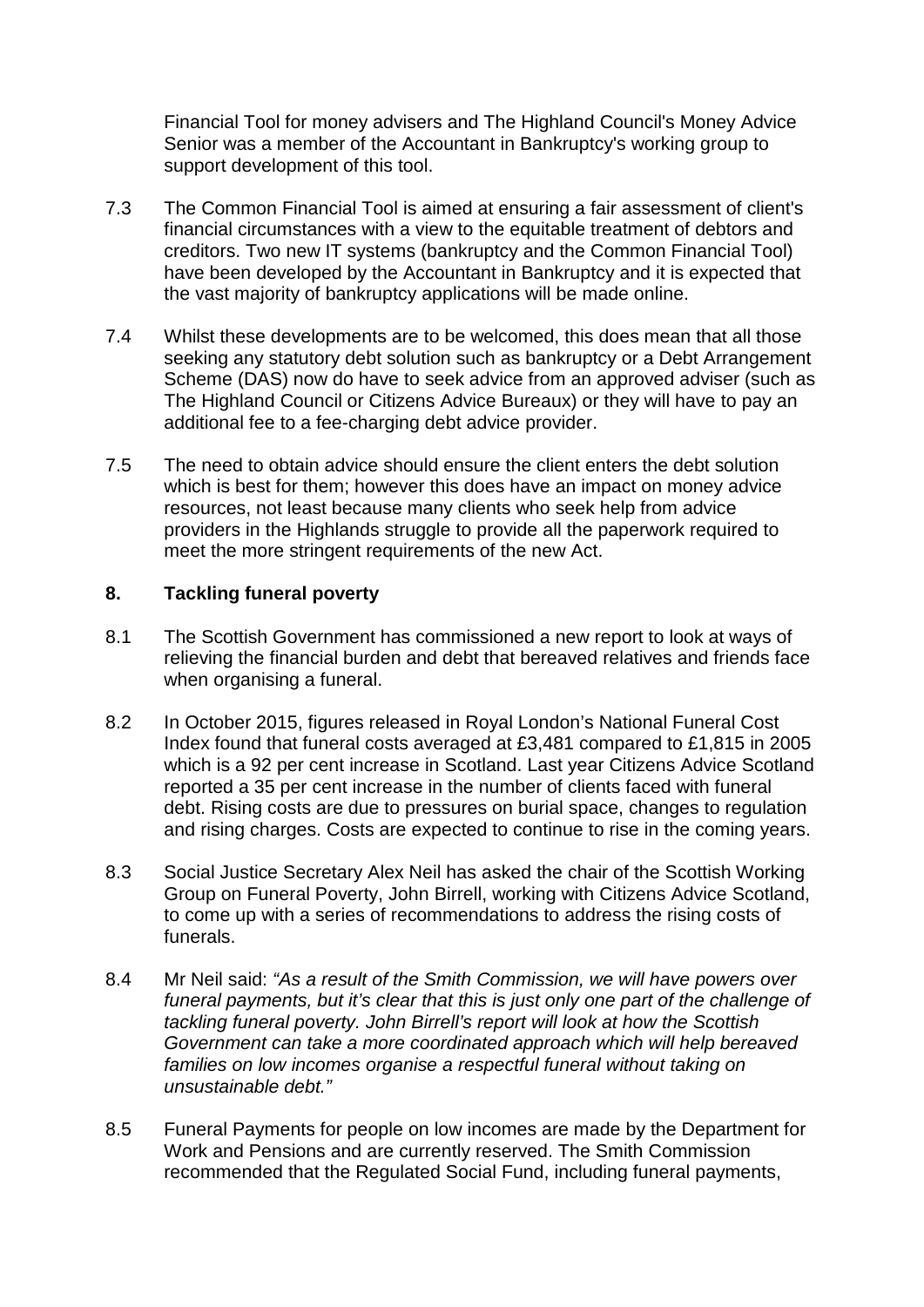should be devolved to Scotland.

- 8.6 The Council has produced a Funeral Guide *Help with Funeral Costs* which is circulated to funeral directors in the Highlands and available online to support customers who are unaware of the financial assistance with funeral costs which is available in certain circumstances. The guide is available on The Highland Council website at the following link: [http://www.highland.gov.uk/downloads/file/6194/burial\\_and\\_cremation\\_charges](http://www.highland.gov.uk/downloads/file/6194/burial_and_cremation_charges_2015) [\\_2015](http://www.highland.gov.uk/downloads/file/6194/burial_and_cremation_charges_2015) .
- 8.7 The Highland Council's Burial and cremation charges 2015 are available on The Highland Council website at the following link: [http://www.highland.gov.uk/downloads/file/6194/burial\\_and\\_cremation\\_charges](http://www.highland.gov.uk/downloads/file/6194/burial_and_cremation_charges_2015) [\\_2015](http://www.highland.gov.uk/downloads/file/6194/burial_and_cremation_charges_2015)

## **9. Scottish Legal Aid Board Projects update**

- 9.1 At the end of March 2015 the joint project 'Highland Social Housing Under Occupancy Assistance Scheme, secured additional funding from The Scottish Legal Aid Board's 'Making Advice Work' programme to extend their project to prevent homelessness and tackle housing debt problems.
- 9.2 The project aims to provide a comprehensive package of support and advice to those social housing tenants who fall into the following categories:
	- *Social Sector Size Criteria* delivering debt and housing options as appropriate to tenants affected by under occupancy.
	- *JSA Claimants* **-** JSA claimants account for 1 in 7 presentations to advice services, with an average debt owed to 5 debtors. Advice around budgeting and debt can be provided to anyone in arrears who is a jobseeker.
	- *Sanctions* delivering budgeting and debt advice to tenants affected by benefit sanctions.
	- *16 to 26 Year Olds* Average housing debt is higher for tenants who are not in receipt of Housing Benefit.
- 9.3 The Highland Council's Benefits & Welfare team was awarded additional funding in March 2015 by the Scottish Legal Aid Board to continue the Reaching the Unreached project work until September 2016. Advisers from the Council's Money Advice team work very closely with Community Services officers and Registered Social Landlords to assist families retain their homes when under imminent threat of eviction or repossession.
- 9.4 From the project inception in October 2013 until 30<sup>th</sup> October 2015, this team has undertaken urgent interventions with 305 families and in close collaboration with the Council's Customer Income Maximisation team have obtained backdated financial gains of £146,407plus annual gains of £388,648 for families across the whole of Highland.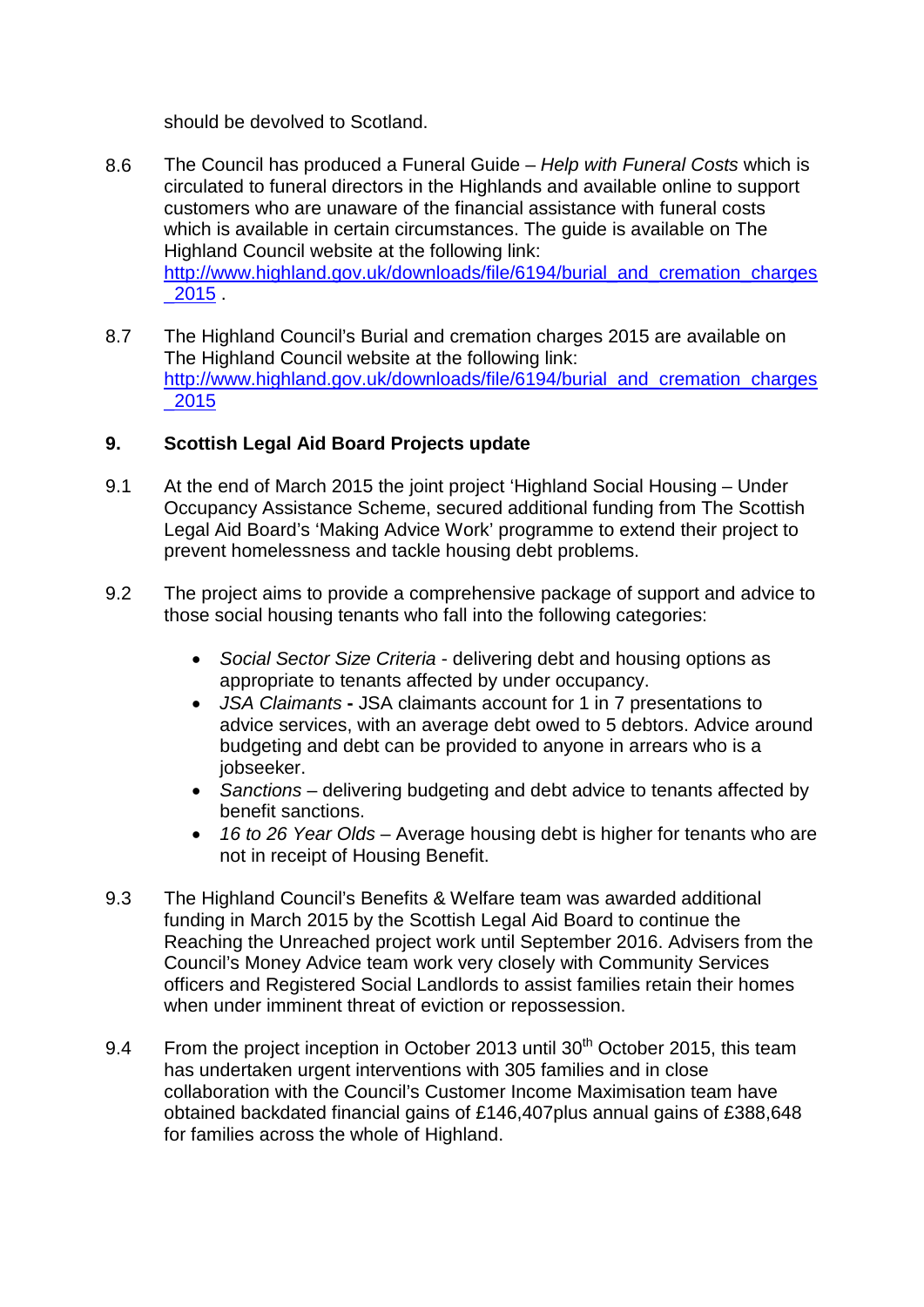- 9.5 The majority of the families assisted have multiple issues which impact on nonpayment of rent and council tax; the work of the team focuses on supporting and financially educating these families to maintain regular payments to rent and council tax.
- 9.6 Full debt options are provided for these families rather than 'quick fixes' such as bankruptcy to remedy an emergency situation. Housing officers (both inhouse and social landlords) work effectively with money advisers in the project team to identify a longer term and more sustainable solution. This approach has included cases which are at the point of eviction and a period of grace has enabled the prevention of homelessness.

## **10. Big Lottery Project update**

- 10.1 The Highland Council's Benefits & Welfare team commenced partnership working on the Money Matters Highland, Big Lottery funded project, which covers the Cromarty Firth and Nairn areas. This project involves working jointly with local Registered Social Landlords, Pentland Energy Advice, Inverness, Badenoch and Strathspey CAB and others.
- 10.2 The Council's adviser co-locates in Albyn Housing's Invergordon office to provide money and benefits advice and assistance to families referred by housing officers. To date, 32 families have been supported generating annual financial gains of £13,755. The project is still in its infancy having started in July 2015; however, feedback from stakeholders has been very positive about this joint working initiative.

## **11. Financial Monitoring Report**

11.1 The financial monitoring report can be found at Appendix 2. At this stage of the financial year, an underspend of £0.602m is reported at Council Tax Reductions. Members are reminded that the main reason for this reducing expenditure relates to the way in which DWP has increased benefits and other components used to calculate CTR entitlement. The impact of these measures is therefore to reduce the qualifying amounts on which CTR is calculated.

## **12. Implications**

- 12.1 Resource implications are set out in the paper. There are no legal; climate change/Carbon Clever; risk or Gaelic implications.
- 12.2 Rural Implications the report highlights a range of issues that particularly impact on rural areas.
- 12.3 Equalities the whole report seeks to consider and address the issues arising from welfare reforms that impact on poverty and vulnerability.
- 12.4 Poverty the whole report aims to acknowledge current welfare issues which exacerbate the causes of debt and poverty within the Highlands.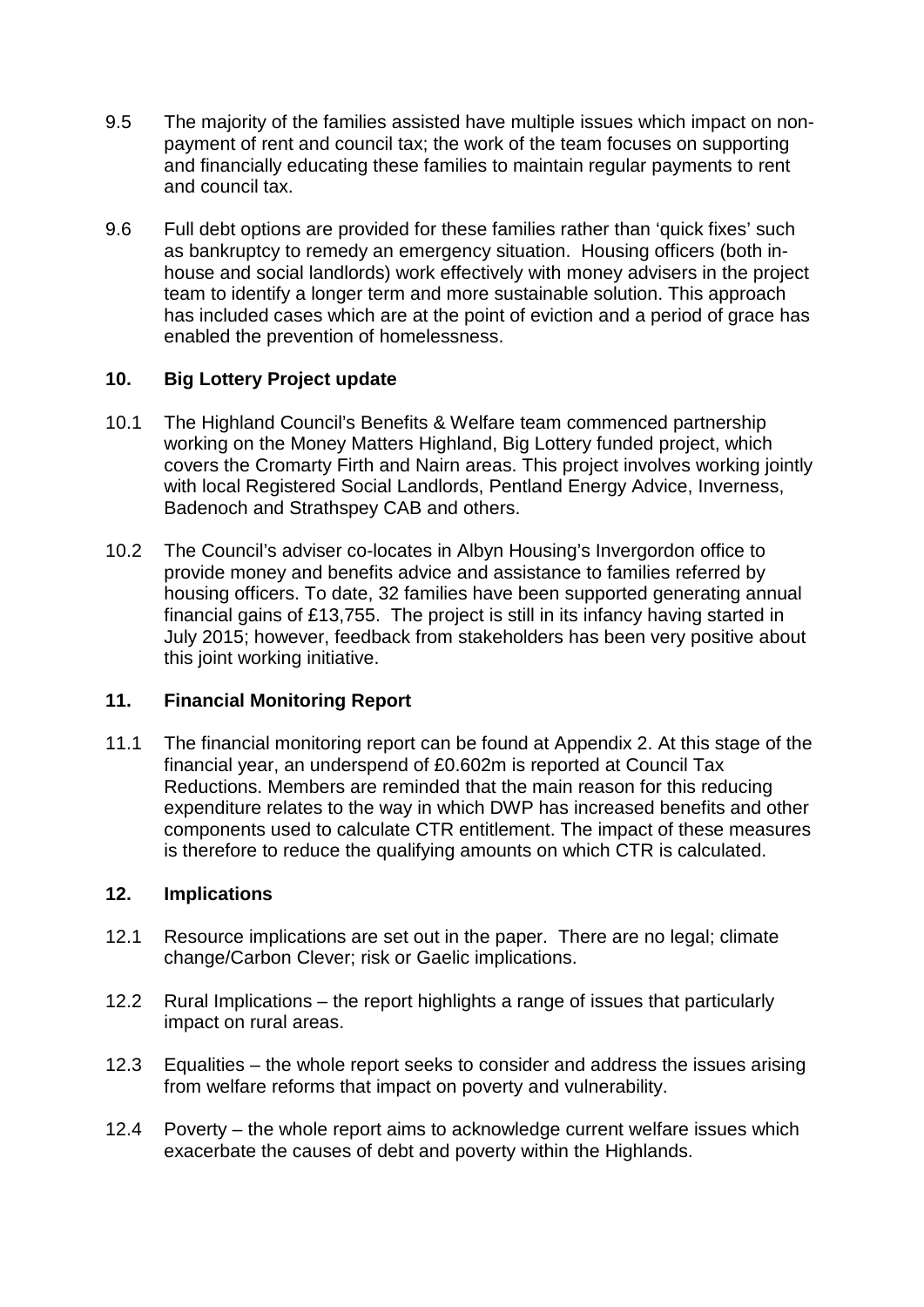#### **Recommendations**

The Committee is asked to:

- note the proposed changes to Child and Working Tax Credits scheduled to be implemented from April 2016;
- continue to monitor the impact that Universal Credit is having on Council rent arrears and the mitigating actions Community Services is implementing to temporary accommodation provision;
- note the policy changes the UK Government are introducing to the current benefit sanction system and the impact of sanctions on JSA claimants in the Highlands during 2014/15;
- note the changes to debt relief and the reduced costs arising from The Bankruptcy and Debt Advice (Scotland) Act plus the inclusion of mandatory money advice for those seeking relief
- support the positive outcomes arising from the Scottish Legal Aid Board funded projects and the ongoing project funded by the Big Lottery; and
- note the management information and budgetary position provided in the appendices to this report.

Designation: Director of Finance and Director of Community Services

Date: 13 November 2015

Authors: Allan Gunn, Head of Revenues and Business Support and David Goldie, Head of Housing

Background Papers:

<http://www.cpag.org.uk/content/hard-choices-reducing-need-food-banks-scotland>

<http://www.cas.org.uk/system/files/Real%20Deal%20-%20Funeral%20Costs.pdf>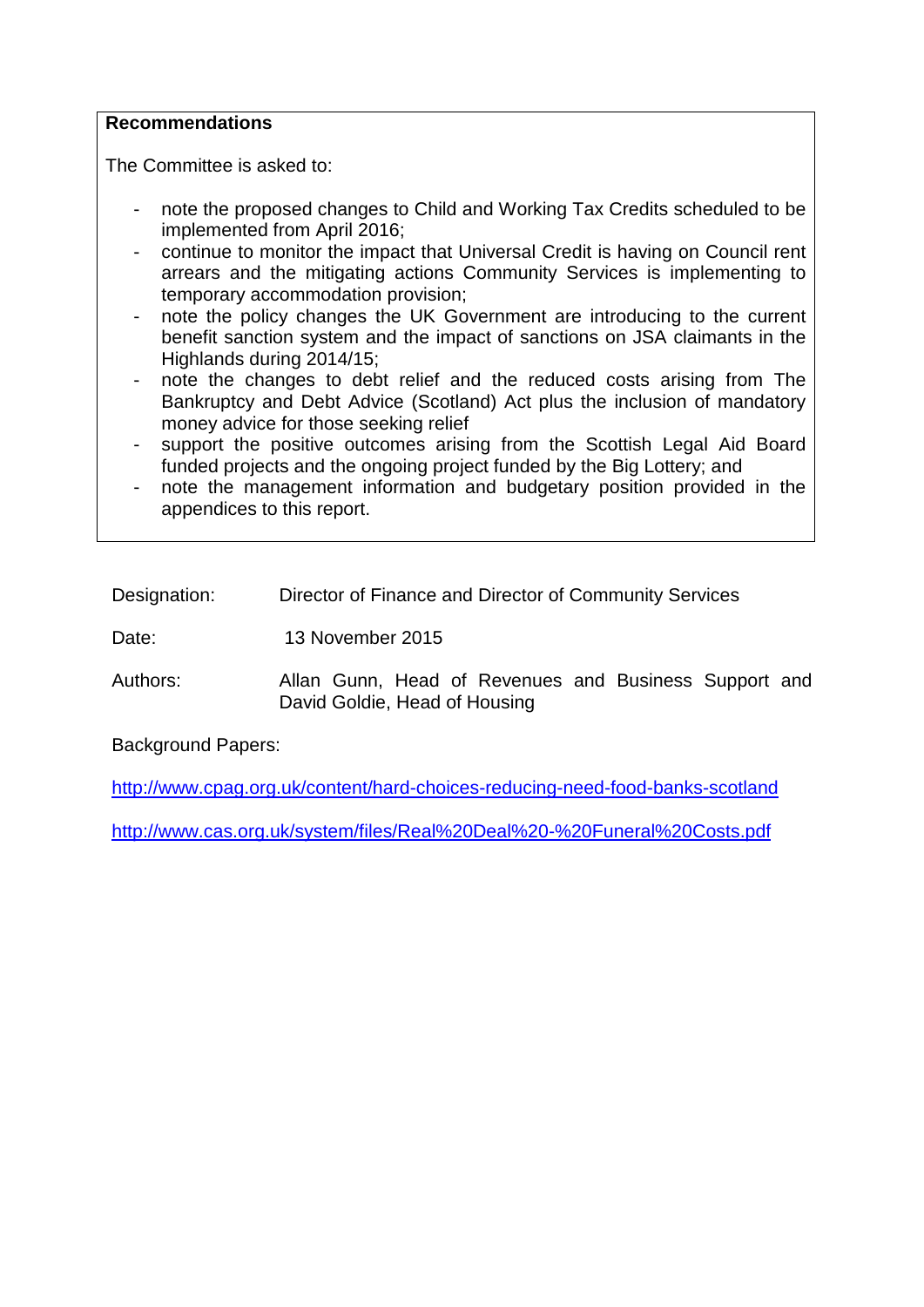# **Welfare Reform Report – November 15**

# **Under occupation rules - 25/09/15**

| <b>Summary - 14% reduction</b> |                  | Summary - 25% reduction |                  | Summary - combined |                     |
|--------------------------------|------------------|-------------------------|------------------|--------------------|---------------------|
|                                | No of Properties |                         | No of Properties |                    | No of<br>Properties |
| Council tenants                | 1,371 (66%)      | Council tenants         | 309 (77%)        | Council tenants    | 1,680 (68%)         |
| <b>HA</b> tenants              | 700 (34%)        | HA tenants              | 90(23%)          | HA tenants         | 790 (32%)           |
| Total                          | 2,071            | Total                   | 399              | Total              | 2,470               |

| <b>Summary - 14% reduction</b> |                  | Summary - 25% reduction |                  | <b>Summary - combined</b> |                     |
|--------------------------------|------------------|-------------------------|------------------|---------------------------|---------------------|
|                                | No of Properties |                         | No of Properties |                           | No of<br>Properties |
| tenants                        | 1,371 (66%)      | Council tenants         | 309 (77%)        | Council tenants           | 1,680 (6            |
| nts                            | 700 (34%)        | HA tenants              | 90 (23%)         | HA tenants                | 790 (32             |
|                                | 2,071            | Total                   | 399              | Total                     | 2,47                |

| <b>Summary - combined</b> |             |  |  |  |
|---------------------------|-------------|--|--|--|
|                           | No of       |  |  |  |
|                           | Properties  |  |  |  |
| Council tenants           | 1,680 (68%) |  |  |  |
| <b>HA</b> tenants         | 790 (32%)   |  |  |  |
| Total                     | 2,470       |  |  |  |

| <b>Period</b> | <b>Total number of</b><br>arrears | Value £  | $+/-$ % Movement<br>since Qtr. 4 12/13 | Number $+/-$ | Value $£ +/-$ |
|---------------|-----------------------------------|----------|----------------------------------------|--------------|---------------|
| 28-Apr-15     | 590                               | £185,677 | $7%+$                                  | $134 -$      | £12,186+      |
| 25-May-15     | 574                               | £183,880 | $6%+$                                  | $150 -$      | £10,389+      |
| 26-Jun-15     | 589                               | £183,834 | $6%+$                                  | $135 -$      | £10,343+      |
| 25-Jul-15     | 590                               | £188,726 | $8.8%+$                                | $134 -$      | £15,235+      |
| 25-Aug-15     | 574                               | £177,999 | $2.5%+$                                | $150 -$      | £4,508+       |
| 25-Sep-15     | 612                               | £208,300 | $20%+$                                 | $112 -$      | £34,809+      |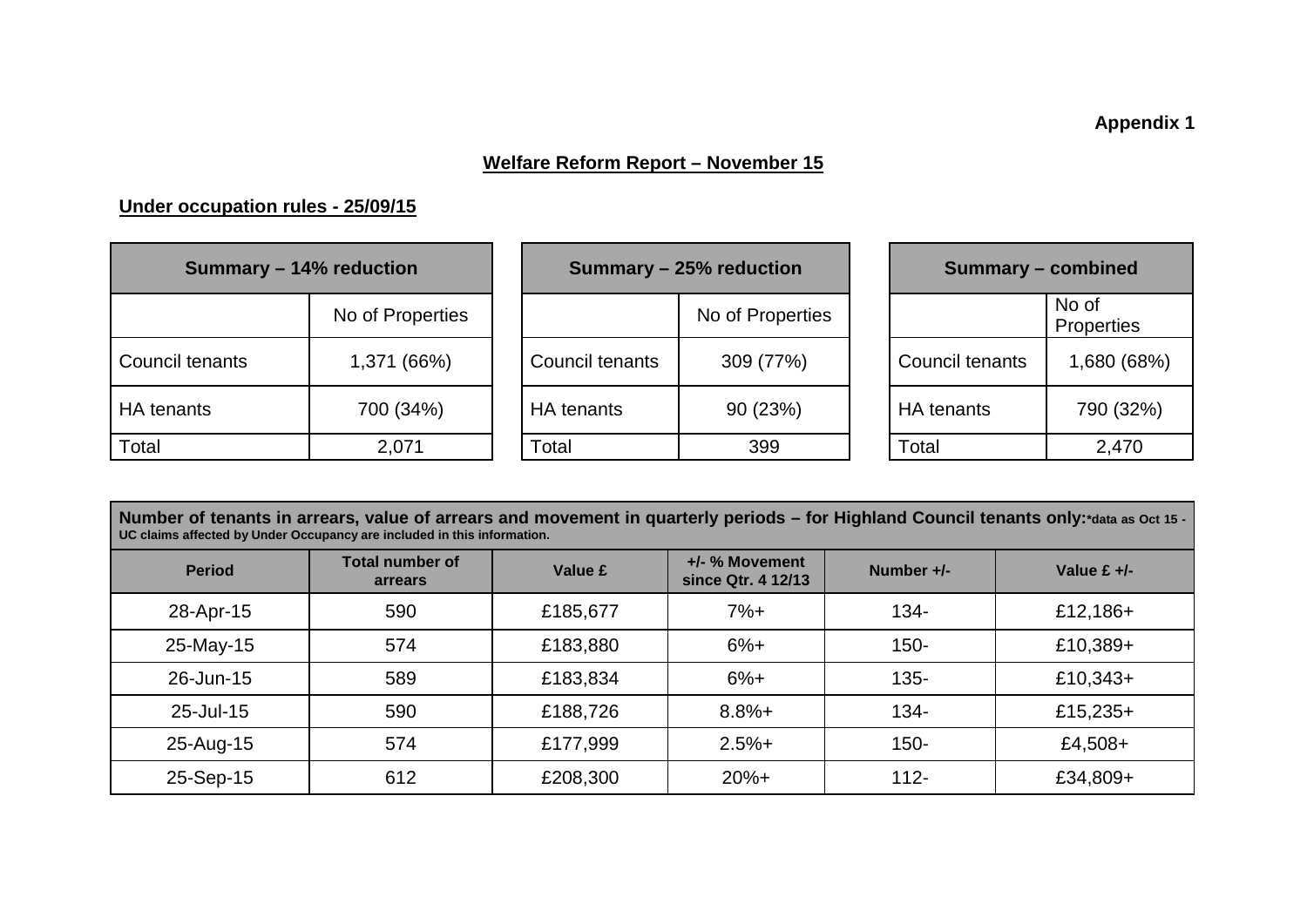| Number of transfer applicants affected and movement in quarterly<br>periods - for Highland Housing Register: Oct 15 |       |    |  |  |
|---------------------------------------------------------------------------------------------------------------------|-------|----|--|--|
| % Movement since<br><b>Number of applicants</b><br>Number +<br>Qtr. 4 14/15                                         |       |    |  |  |
| 263                                                                                                                 | 4.56% | 12 |  |  |

# **Benefit Cap at 04/10/15**

| Landlord type where<br>cap has been | <b>HB reduction per week</b> |                |              |              |              |                     |                     |
|-------------------------------------|------------------------------|----------------|--------------|--------------|--------------|---------------------|---------------------|
| implemented                         | £0 - £19.99                  | $£20 - £39.99$ | £40 - £59.99 | £60 - £79.99 | £80 - £99.99 | $£100 -$<br>£119.99 | $£120 -$<br>£139.99 |
| <b>Local Authority</b>              |                              |                |              | 3            |              |                     |                     |
| <b>Housing Association</b>          |                              |                |              |              |              |                     |                     |
| <b>Private rent</b>                 |                              |                |              |              |              |                     |                     |

# **Housing Benefit Appeals**

| Number of appeals received with a comparison to the previous financial year |      |                                             |      |  |
|-----------------------------------------------------------------------------|------|---------------------------------------------|------|--|
| April 2014 Appeals/Reconsiderations                                         | 1/32 | April 2015 Appeals/Reconsiderations         | 0/47 |  |
| May 2014 Appeals/Reconsiderations                                           | 2/33 | May 2015 Appeals/Reconsiderations           | 0/32 |  |
| June 2014 Appeals/Reconsiderations                                          | 1/25 | June 2015 Appeals/Reconsiderations          | 0/46 |  |
| July 2014 Appeals/Reconsiderations                                          | 0/29 | July 2015 Appeals/Reconsiderations          | 0/49 |  |
| <b>August 2014 Appeals/Reconsiderations</b>                                 | 0/29 | <b>August 2015 Appeals/Reconsiderations</b> | 0/49 |  |
| September 2014 Appeals/Reconsiderations                                     | 0/29 | September 2015 Appeals/Reconsiderations     | 0/46 |  |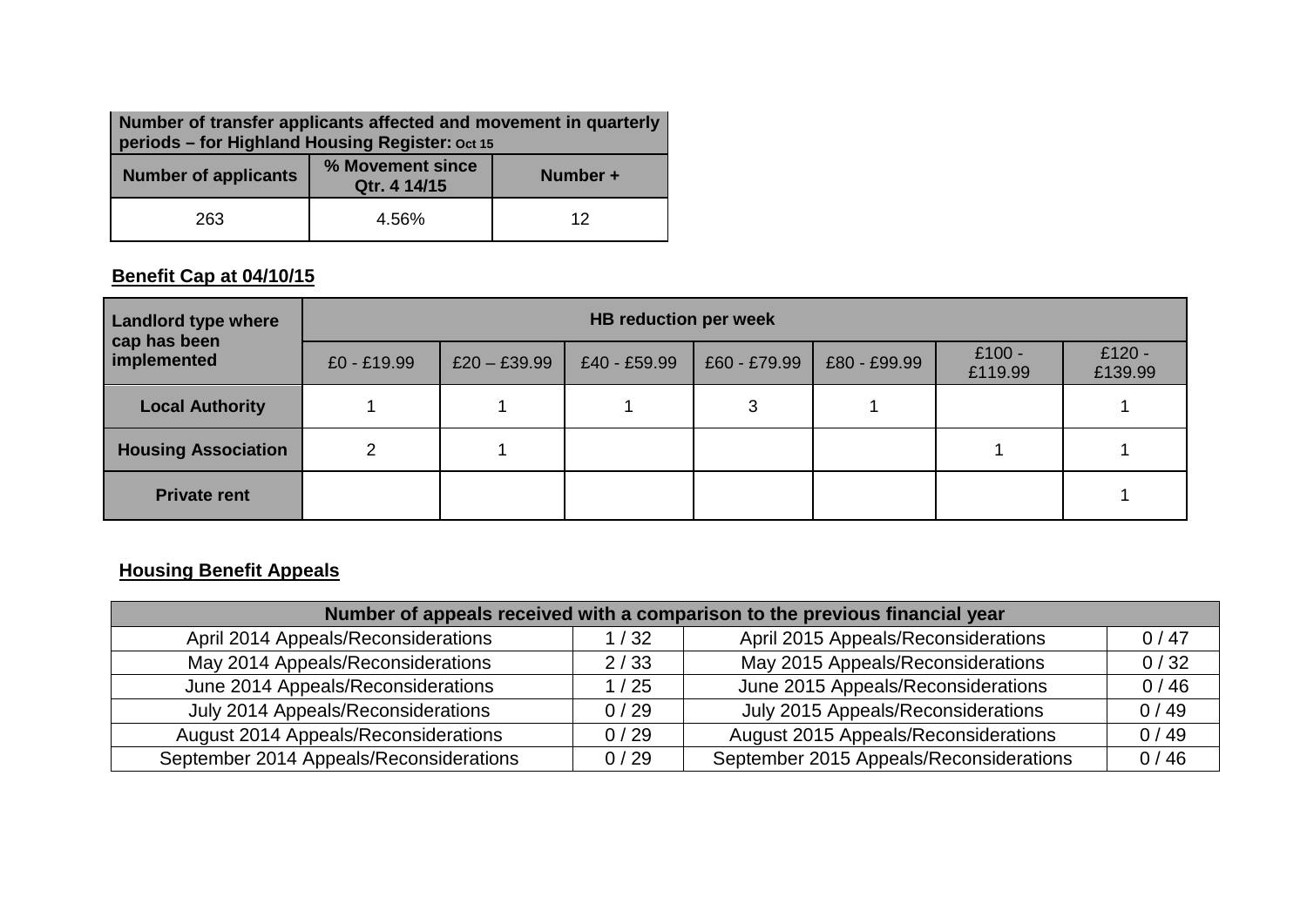# **Discretionary Housing Payments**

|                                                 | Qtr 1      | Qtr 2   | <b>Year to Date</b> |
|-------------------------------------------------|------------|---------|---------------------|
| Number of awards<br>made in-month               | 5,240      | 764     | 6,004               |
| <b>Award Reasons</b>                            |            |         |                     |
| <b>Under Occupation:</b>                        | 4,761      | 550     | 5,311               |
| <b>Benefit Cap:</b>                             |            |         | 8                   |
| Other:                                          | 472        | 213     | 685                 |
| Total amount paid<br>and committed in-<br>month | £1,765,045 | £66,003 | £1,831,048          |

# **Scottish Welfare Fund**

|                                | Qtr 1    | Qtr 2    | Year to date |
|--------------------------------|----------|----------|--------------|
| <b>Crisis Grant</b>            |          |          |              |
| <b>Application Approved</b>    | 767      | 794      | 1,561        |
| In month award<br>total        | £48,931  | £53,192  | £102,123     |
| <b>Average CG award</b>        | £64      | £67      | £65          |
| <b>Community Care</b><br>Grant |          |          |              |
| <b>Application Approved</b>    | 256      | 290      | 546          |
| In month award                 | £116,220 | £154,704 | £270,924     |
| <b>Average CCG award</b>       | £454     | £533     | £496         |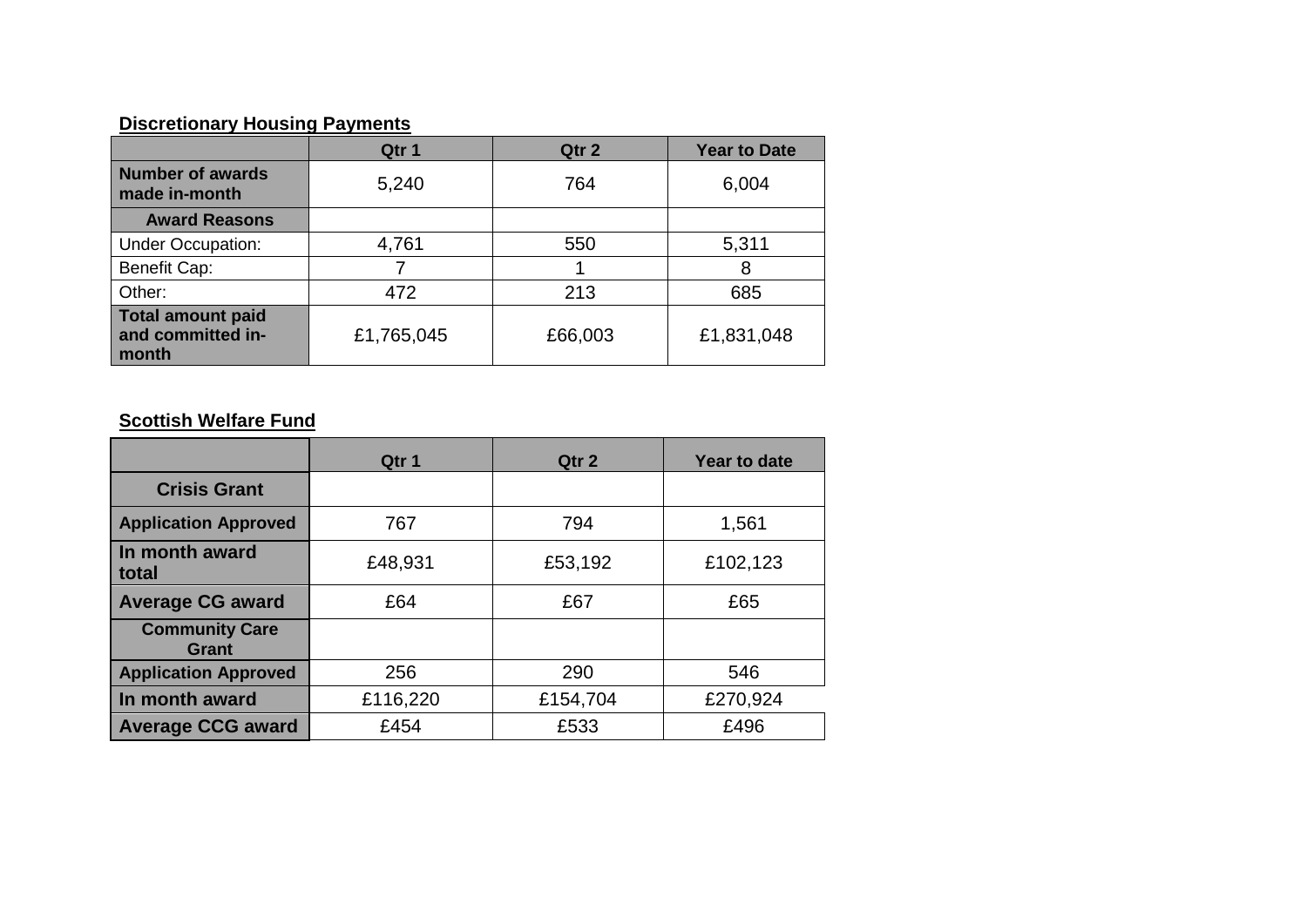## **FoodBank MI**

Inverness & Nairn

| <b>Vouchers issued</b>                                                              | <b>Adults fed</b> | <b>Children fed</b> | <b>Total fed</b> |  |  |  |  |
|-------------------------------------------------------------------------------------|-------------------|---------------------|------------------|--|--|--|--|
| 1.227                                                                               | 1.469             | 630                 | 2,099            |  |  |  |  |
| Top 3 reasons why voucher issued: 1. Benefit delay 2. Low income 3. Benefit changes |                   |                     |                  |  |  |  |  |

Data taken from Distributor report 1 January 2015 - 31 August 2015

Highland foodbanks (exc Inverness & Nairn)

| <b>Vouchers issued</b>                                                              | <b>Adults fed</b> | <b>Children fed</b> | <b>Total fed</b> |  |  |  |  |
|-------------------------------------------------------------------------------------|-------------------|---------------------|------------------|--|--|--|--|
| 860                                                                                 | 1.086             | 467                 | 1,553            |  |  |  |  |
| Top 3 reasons why voucher issued: 1. Benefit delay 2. Low income 3. Benefit changes |                   |                     |                  |  |  |  |  |

Data taken from available Distributors report 1 January 2015 - 31 August 2015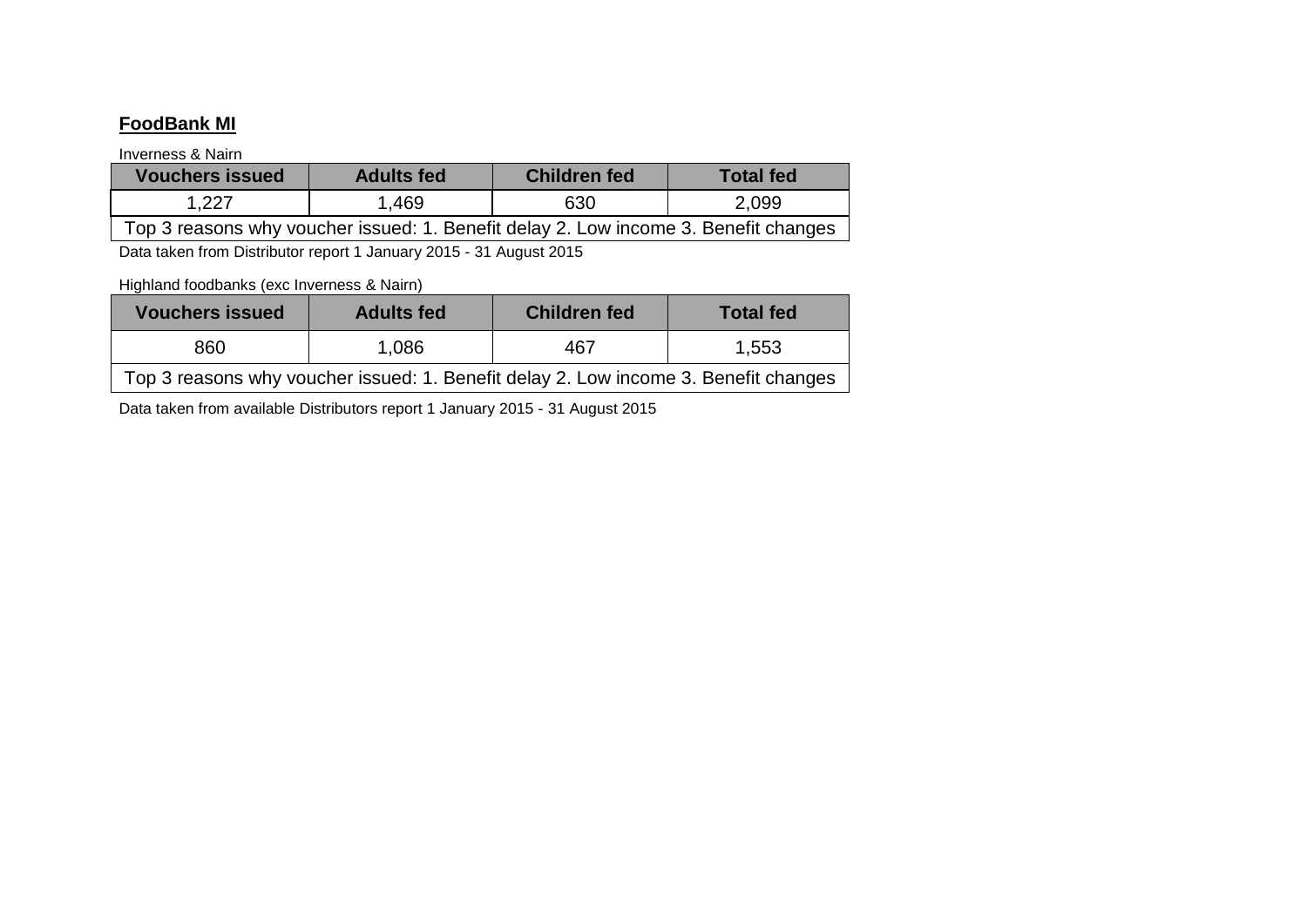**Appendix 2**

| <b>WELFARE</b><br><b>BUDGET</b>       | <b>ACTUAL</b> | <b>ANNUAL</b> | <b>ESTIMATED</b> | <b>VARIANCE</b> |
|---------------------------------------|---------------|---------------|------------------|-----------------|
| 1 April to 30 September 2015          | <b>YTD</b>    | <b>BUDGET</b> | <b>OUTTURN</b>   |                 |
|                                       | £000          | £000          | £000             |                 |
|                                       |               |               |                  |                 |
| <b>Housing Benefits</b>               |               |               |                  |                 |
| - Rent Rebates<br>- Rent              | 13,638        | 26,174        | 26,174           | $\mathbf 0$     |
| Allowances                            | 13,240        | 24,695        | 24,695           | $\pmb{0}$       |
|                                       | 26,878        | 50,869        | 50,869           | $\overline{0}$  |
| <b>Council Tax Reduction Scheme</b>   | 11,685        | 12,287        | 11,685           | $-602$          |
| <b>Scottish Welfare Fund</b>          |               |               |                  |                 |
| - Community Care Grants               | 271           | 555           | 555              | $\mathbf 0$     |
| - Crisis Grants                       | 102           | 246           | 246              | $\pmb{0}$       |
|                                       | 373           | 801           | 801              | $\overline{0}$  |
| <b>Discretionary Housing Payments</b> | 1,024         | 1,925         | 1,925            | $\pmb{0}$       |
| <b>Advice Services</b>                |               |               |                  |                 |
| - Money Advice                        | 110           | 249           | 249              | $\mathbf 0$     |
| - Income Maximisation                 | 113           | 239           | 239              | $\overline{0}$  |
| - Citizens Advice Bureau              | 833           | 1,325         | 1,325            | 0               |
|                                       | 1,056         | 1,813         | 1,813            | $\overline{0}$  |
| <b>GROSS WELFARE BUDGET</b>           | 41,016        | 67,695        | 67,093           | $-602$          |
| Income                                |               |               |                  |                 |
| <b>HB Subsidy</b>                     | (25, 717)     | (50, 749)     | (50, 749)        |                 |
| <b>Discretionary Housing Payments</b> | (402)         | (1,726)       | (1,726)          |                 |
|                                       | (26, 119)     | (52, 475)     | (52, 475)        |                 |
| <b>NET WELFARE BUDGET</b>             | 14,897        | 15,220        | 14,618           | (602)           |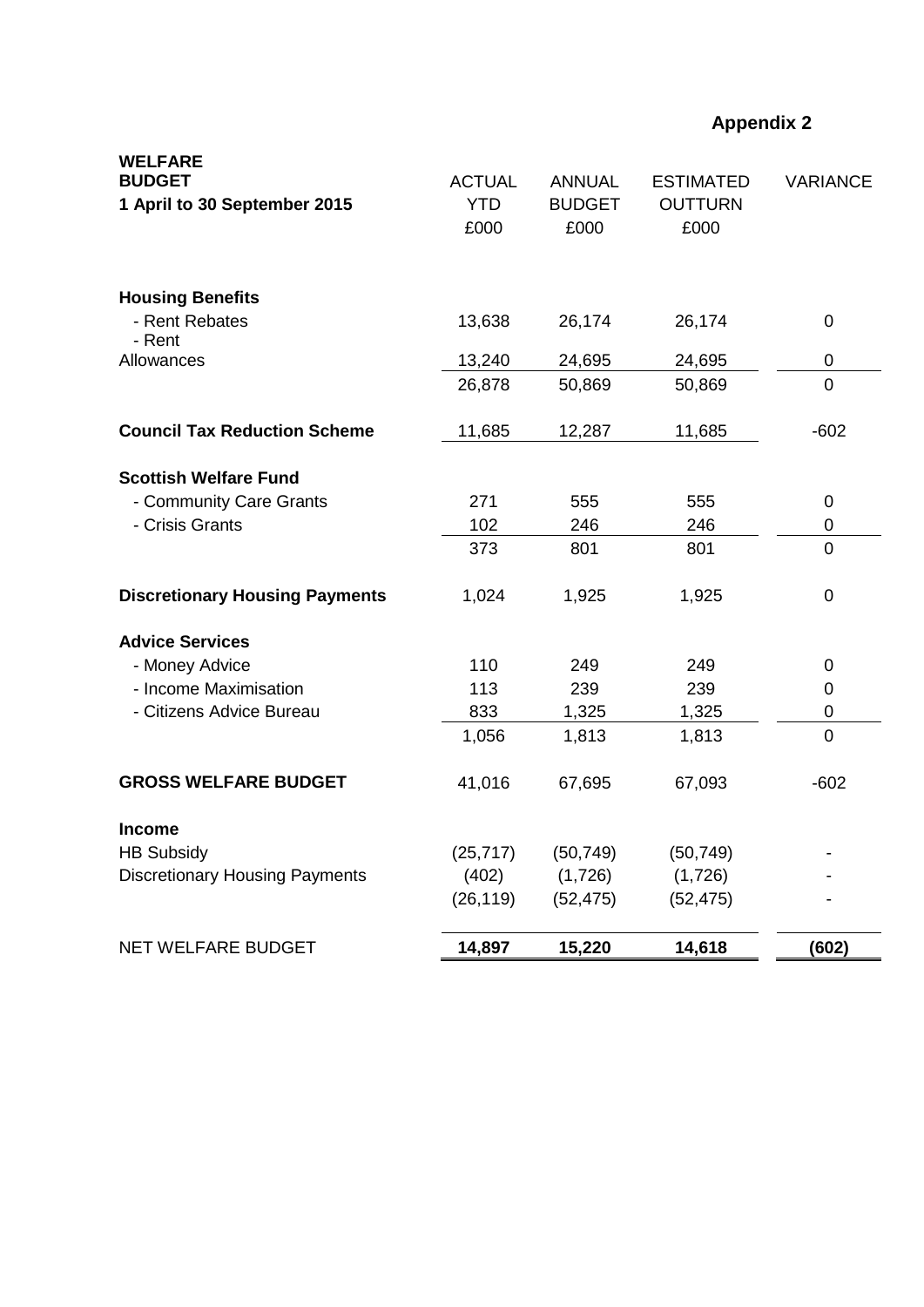### **Sacntions : Job Seekers Allowance**

**Please note:** Stat-Xplore is a system used by DWP to provide benefit statistics including data relating to Jobseekers Allowance (JSA) sanction decisions. Recording and clerical errors can occur and as a result DWP stress:

- that **no reliance** should be placed on very small numbers obtained through Stat-Xplore;
- data for the most recent months will be subject to a high degree of revision.
- numbers of sanction decisions and decision outcomes can change due to reconsidered decisions and appeals.

### **1. Introduction**

- 1.1 From October 2012, new sanctions rules for Job Seekers Allowance (JSA) were introduced:
	- 3 categories of sanction 'higher', 'intermediate' and 'lower' depending on the nature of the failure;
	- different levels of sanction for first, second and third failures;
	- changes to the date a sanction starts.

These new rules broadly align the rules for JSA sanctions with the rules for Universal Credit. Appendix A gives further details.

- 1.2 Previously, a sanction started from the beginning of the benefit week after the Decision Maker (DM) decided to impose the sanction. However, to ensure that claimants see the consequences of their actions or inactions sooner, the new rules enable DMs to impose sanctions at a time closer to the such actions or inactions. The new sanction period begins either:
	- on the first day of the benefit week in which the action or inaction occurred, if the claimant has not been paid JSA for that week
	- on the first day of the benefit week following the date the claimant was last paid JSA
- 1.3 Universal Credit sanctions are not included in these statistics on the basis that DWP do not currently make these statistics available.

## **2. The Highland Council area**

- 2.1 Highland has a relatively high proportion of part time workers and experiences greater seasonal fluctuations in unemployment than the rest of the country due to the nature of the dominant service sector economy. These factors mean residents in the Highlands and other rural areas in the UK face many more complexities when demonstrating compliance of conditionality for their benefits compared to those living in an inner city.
- 2.2 The Council's analysis of the published DWP official statistics regarding the number of sanctions applied between April 2014 to March 2015 shows within the 6 Jobcentres in The Highland Council area between 0% - 10.10% of JSA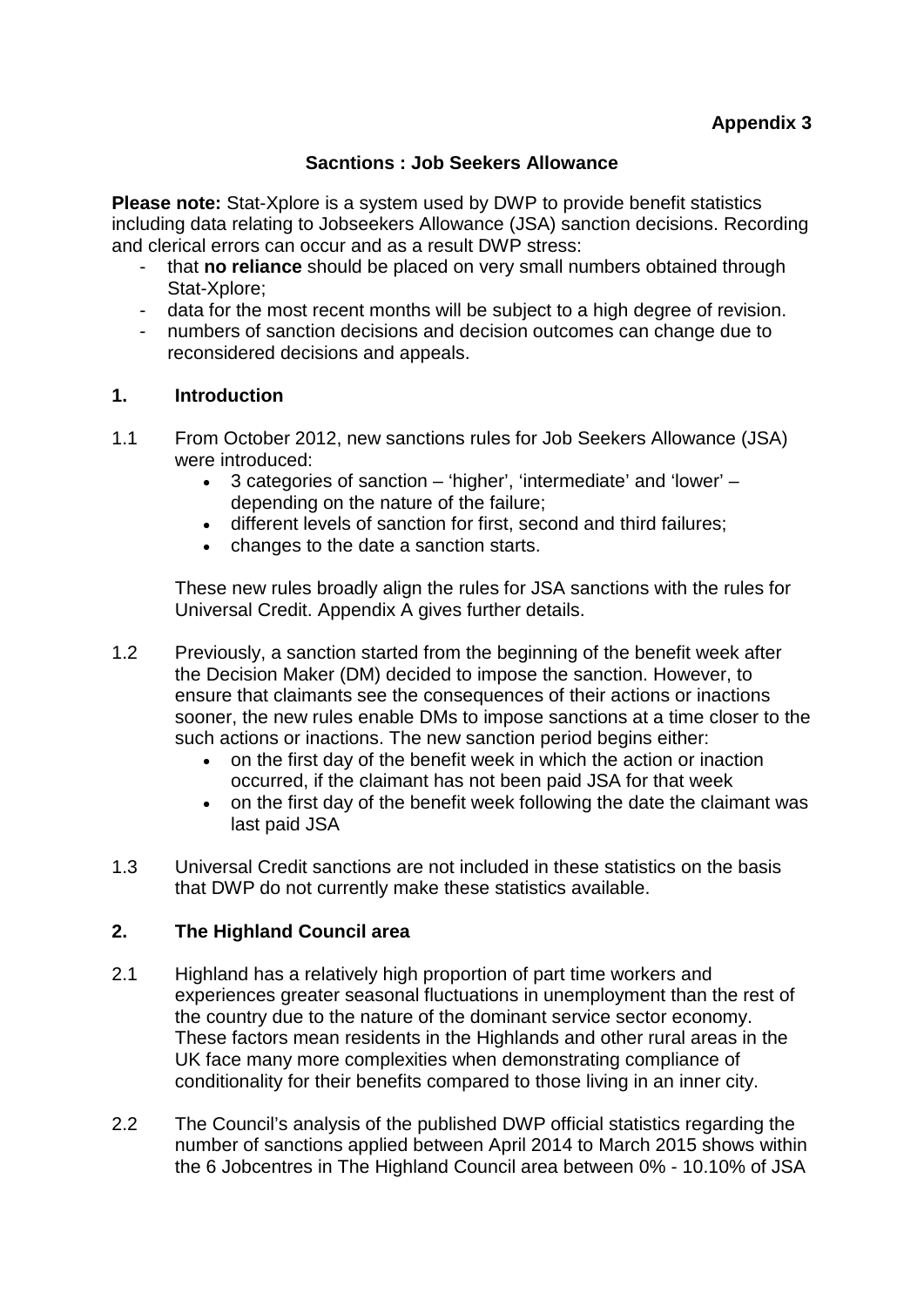claimants have been sanctioned in a Jobcentre on any given month.

2.3 A total of 922 decisions to apply a JSA sanction were made during the 12 month period. The number of JSA sanctions applied within each of the 6 Jobcentres highlights wide variations in the number of sanctions being applied at a local level:

## **Dingwall:**

- 110 sanctions applied.
- June 2014 10.10% of the JSA case load was subject to a sanction.
- In 7 of the 12 months a sanction was applied to more than 5% of the JSA caseload.
- Sanctions were applied in all 12 months.

## **Fort William**:

- 52 sanctions applied.
- June 2014 6.70% of the JSA case load was subject to a sanction.
- In 1 of the 12 months a sanction was applied to more than 5% of the JSA caseload.
- In 3 of 12 months no sanctions were applied.

## **Invergordon:**

- 165 sanctions applied.
- June 2014 8.40% of the JSA case load was subject to a sanction.
- In 4 of the 12 months a sanction was applied to more than 5% of the JSA caseload.
- In 1 of 12 months no sanctions were applied.

## **Inverness:**

- 381 sanctions applied.
- June 2014 8.40% of the JSA case load was subject to a sanction.
- In 1 of the 12 months a sanction was applied to more than 5% of the JSA caseload.
- Sanctions were applied in all 12 months.

## **Portree:**

- 31 sanctions applied.
- September 2014 5.60% of the JSA case load was subject to a sanction.
- In 2 of the 12 months a sanction was applied to more than 5% of the JSA caseload.
- In 7 of 12 months no sanctions were applied.

## **Wick:**

- 183 sanctions applied.
- June 2014 5.40% of the JSA case load received was subject to a sanction.
- In 1 of the 12 months a sanction was applied to more than 5% of the JSA caseload.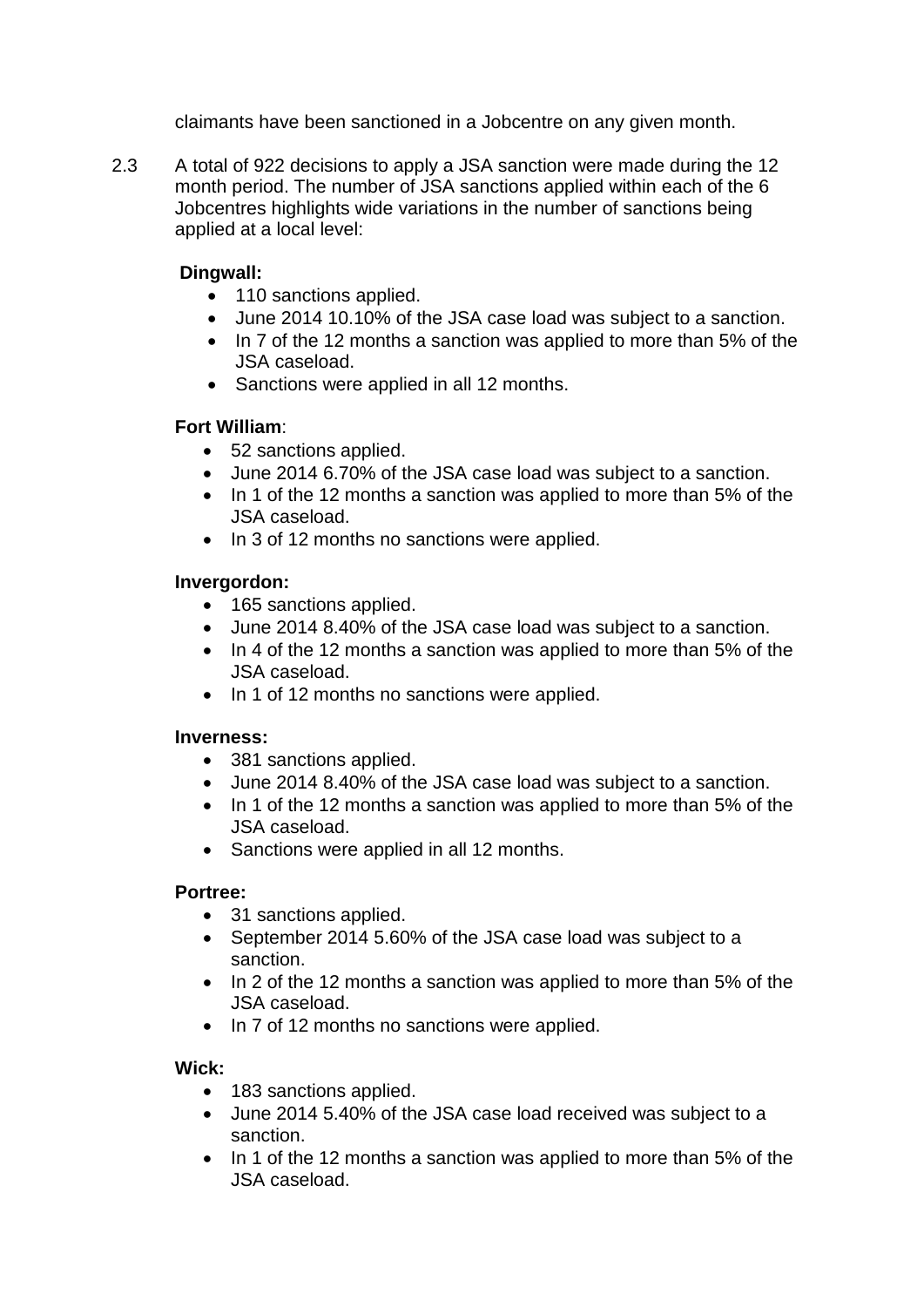• Sanctions were applied in all 12 months.

### **3. Effect of a JSA Sanction on Housing Benefit and Council Tax Reduction**

- 3.1 When a sanction is applied, entitlement to benefits will continue but will not be payable for a fixed period of time. Claimants who are receiving Housing Benefit and/or Council Tax Reduction, based on their entitlement to Job Seekers Allowance, continue to do so without interruption when a sanction is applied.
- 3.2 A sanction differs from a disallowance. If a claim is disallowed, the claim and payments cease under the normal rules; there is no underlying entitlement.

### **4. Effect of a Universal Credit Sanction on housing costs and Council Tax Reduction**

4.1 When a claimant receives a sanction to their Universal Credit, their Universal Credit can be reduced from the overall award and not any specific element of that award. However, the amount of the sanction itself can never be more than the amount of the claimant's personal allowance element (or 50% of the personal allowance if a couple).

The sanction may be less than the claimant's personal allowance, depending upon the specific circumstances of the claim, but never greater than the personal allowance if there are no earnings (or other deductions) to take into consideration from the claimants award of UC (where the award consists of personal allowance and housing costs).

Claimants will continue to receive the 'balance' of their Universal Credit without interruption when a sanction is applied.

Date: 30 October 2015

Author: Sheila McKandie Benefits & Welfare Manager Finance Service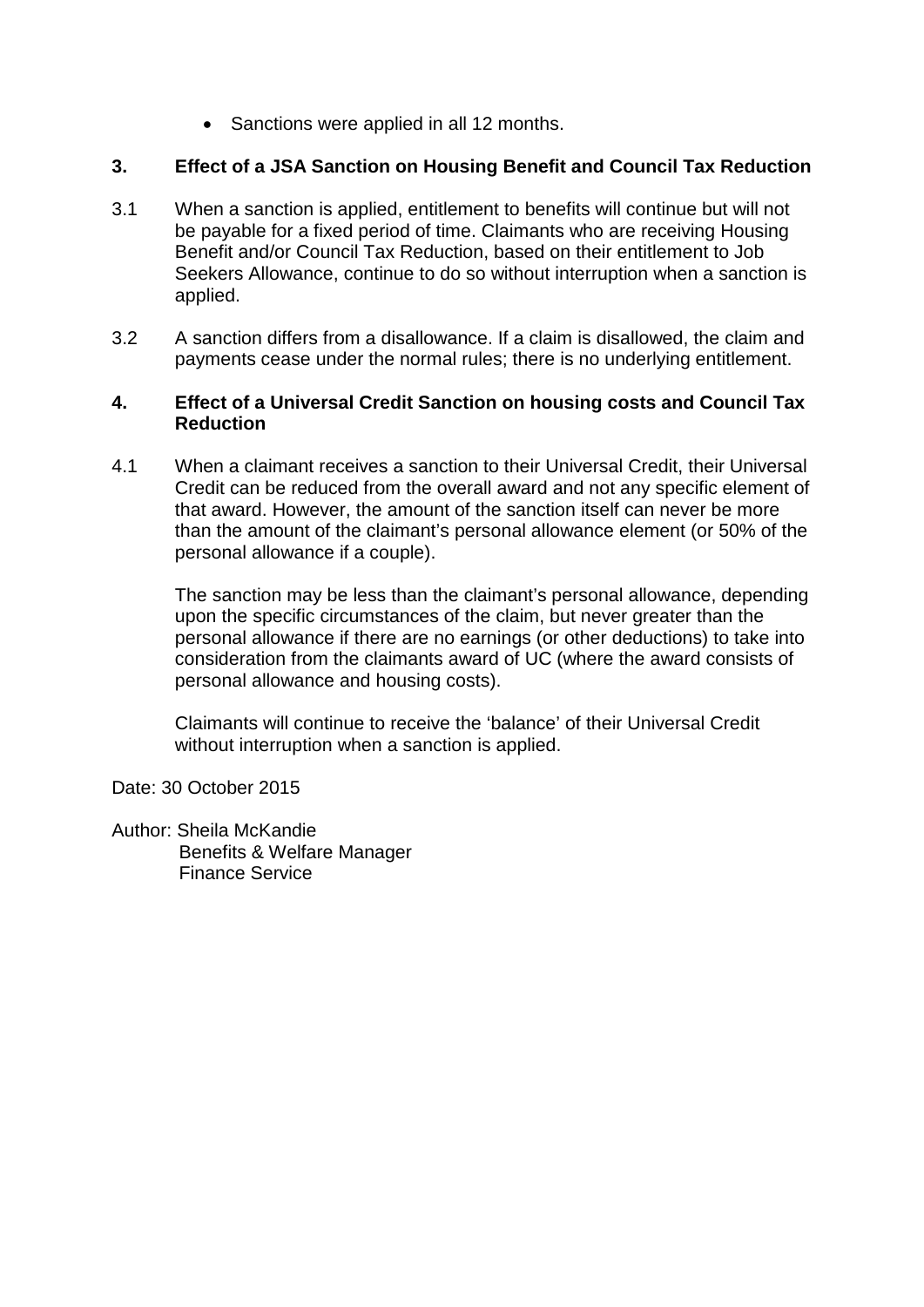# Appendix A

| <b>Failure</b>       | <b>Lower level sanction</b><br>Fixed period sanction for:<br>refusal/failure to attend an<br>adviser interview<br>refusal/failure to participate in an<br>employment programme or<br>training scheme<br>refusal/failure to comply with a<br>Jobseeker direction<br>refusal/failure to attend, or loses<br>through misconduct a place on<br>an employment programme or<br>training scheme | Intermediate level sanction<br>Only applied following a period of<br>disallowance for:<br>not being available for work<br>not actively seeking work<br>$\bullet$ | <b>Higher level sanction</b><br>Fixed period sanction for:<br>leaving a job voluntarily without<br>good reason<br>losing a job through misconduct<br>$\bullet$<br>refusal/failure to apply for, or<br>$\bullet$<br>accept if offered a suitable job<br>without good reason<br>refusal/failure to participate in<br>mandatory work activity without<br>good reason |
|----------------------|------------------------------------------------------------------------------------------------------------------------------------------------------------------------------------------------------------------------------------------------------------------------------------------------------------------------------------------------------------------------------------------|------------------------------------------------------------------------------------------------------------------------------------------------------------------|-------------------------------------------------------------------------------------------------------------------------------------------------------------------------------------------------------------------------------------------------------------------------------------------------------------------------------------------------------------------|
| <b>First failure</b> | 4 weeks                                                                                                                                                                                                                                                                                                                                                                                  | 4 weeks                                                                                                                                                          | 13 weeks                                                                                                                                                                                                                                                                                                                                                          |
| Second failure       | 13 weeks                                                                                                                                                                                                                                                                                                                                                                                 | 13 weeks                                                                                                                                                         | 26 weeks                                                                                                                                                                                                                                                                                                                                                          |
| Third failure        | 13 weeks                                                                                                                                                                                                                                                                                                                                                                                 | 13 weeks                                                                                                                                                         | 156 weeks<br>When JSA is reclaimed, if the<br>claimant has been in work for 6<br>months or more and not claiming<br>any income replacement benefits,<br>then any balance remaining on<br>their 156 week sanction will be<br>lifted. The six months does not<br>have to be a consecutive period.                                                                   |